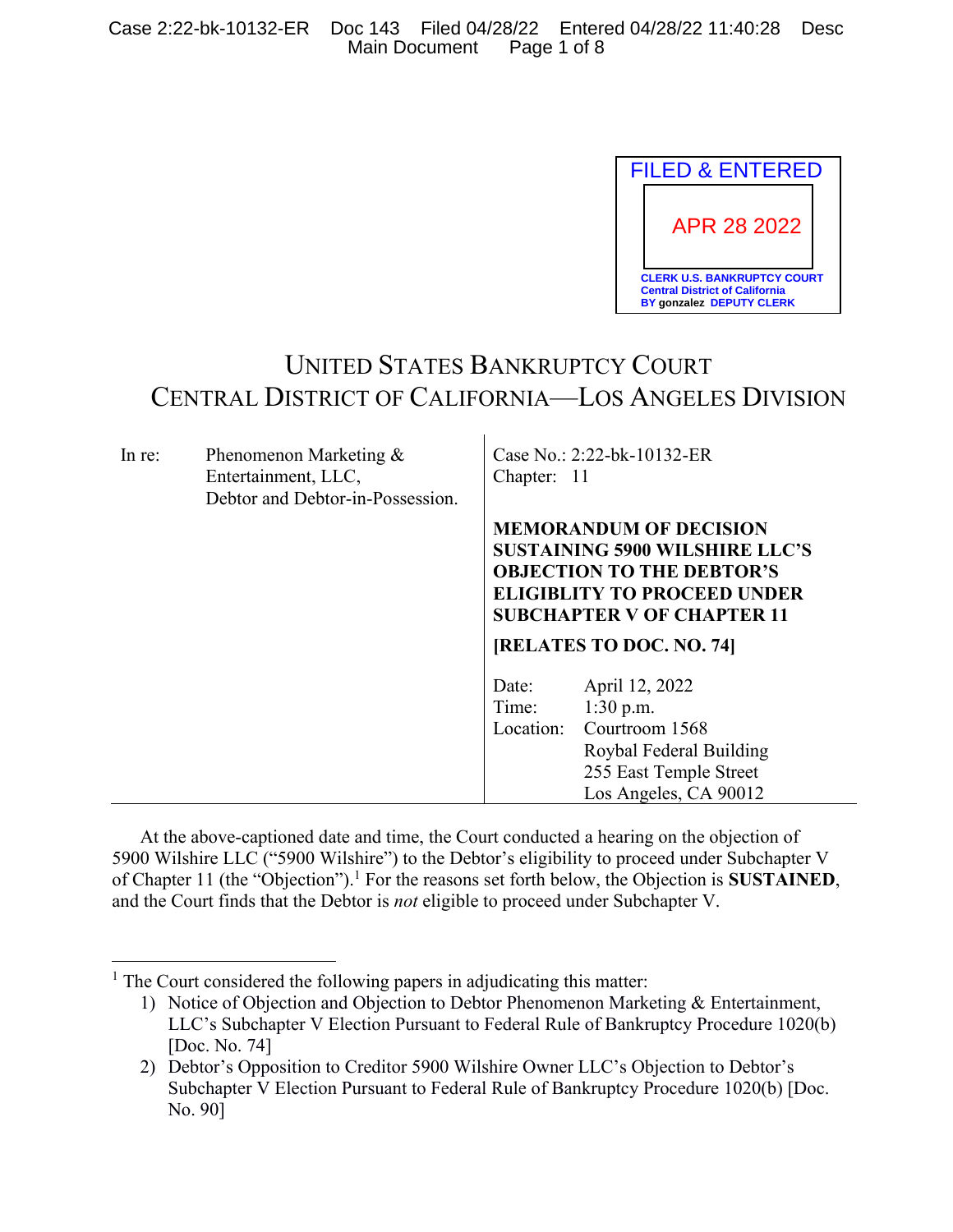# **I. Facts and Summary of Pleadings**

On January 10, 2022 (the "Petition Date"), Phenomenon Marketing & Entertainment, LLC (the "Debtor") filed a voluntary Chapter 11 petition and elected treatment under Subchapter V. On January 10, 2022, the United States Trustee appointed Susan K. Seflin as the Subchapter V Trustee. Doc. No. 10. The Debtor is a marketing agency. The filing of the petition was precipitated by a decline in the Debtor's net revenue from approximately \$22 million in 2019 to approximately \$13 million in 2020. The Debtor projects that net revenue for 2021 will be approximately \$13 million.

On January 25, 2022, the Court authorized the Debtor to reject a commercial office lease with 5900 Wilshire. Doc. Nos. 24, 25, 33, and 35.

5900 Wilshire moves for a finding that the Debtor is not eligible to proceed under Subchapter V. 5900 Wilshire argues that the Debtor is not eligible to proceed under Subchapter V because it is an "affiliate" of one or more entities that are "issuers" of securities within the meaning of the Securities Exchange Act of 1934.

The Debtor opposes the Motion. It contends that its only affiliate is Sleeping Bear Capital, LLC, and that Sleeping Bear Capital is not an issuer because it is not a publicly-traded company.

## **II. Findings of Fact and Conclusions of Law A. The Debtor Has the Burden of Proof to Establish Its Eligibility to Proceed Under Subchapter V**

The statute does not specify who has the burden of proof regarding a debtor's eligibility to proceed under Subchapter V. The vast majority of courts addressing the issue have found that the debtor bears the burden of proof to establish eligibility to proceed under Subchapter V. *See, e.g.*, *In re Rickerson*, 636 B.R. 416, 422 (Bankr. W.D. Pa. 2021) ("Before turning to the issue of the Debtor's eligibility to proceed under Subchapter V, a preliminary question is whether it is the Debtor's burden to establish that she is eligible, or the Movants' burden to show that she is not. It has generally been held that the burden of proof in establishing eligibility for bankruptcy relief lies with the party filing the bankruptcy petition. The large majority of the cases that have considered issues of eligibility specific to Subchapter V have adopted that same view."); *In re Blue*, 630 B.R. 179, 187 (Bankr. M.D.N.C. 2021) ("When a party challenges a debtor's eligibility to file under a particular chapter of the United States Bankruptcy Code, the debtor carries the burden of establishing such eligibility."); *In re Offer Space, LLC*, 629 B.R. 299, 304 (Bankr. D. Utah 2021) ("[T]he Debtor … bears the burden of proving its eligibility under Subchapter V"); *In re Port Arthur Steam Energy, L.P.*, 629 B.R. 233, 235 (Bankr. S.D. Tex. 2021) ("If a party-in-interest objects, the debtor bears the burden of proving eligibility under

a) Declaration of Michael Jay Berger in Support of Debtor's Opposition to Creditor 5900 Wilshire Owner LLC's Objection to Debtor's Subchapter V Election Pursuant to Federal Rule of Bankruptcy Procedure 1020(b) [Doc. No. 93]

<sup>3)</sup> Reply Brief in Support of Objection to Debtor Phenomenon Marketing & Entertainment, LLC's Subchapter V Election Pursuant to Federal Rule of Bankruptcy Procedure 1020(b) [Doc. No. 94]

a) Evidentiary Objections to Declaration of Ranvir Gujral Filed by Debtor Phenomenon Marketing & Entertainment, LLC in Support of Opposition to Objection to Debtor's Subchapter V Election Pursuant to Federal Rule of Bankruptcy Procedure 1020(b) [Doc. No. 95].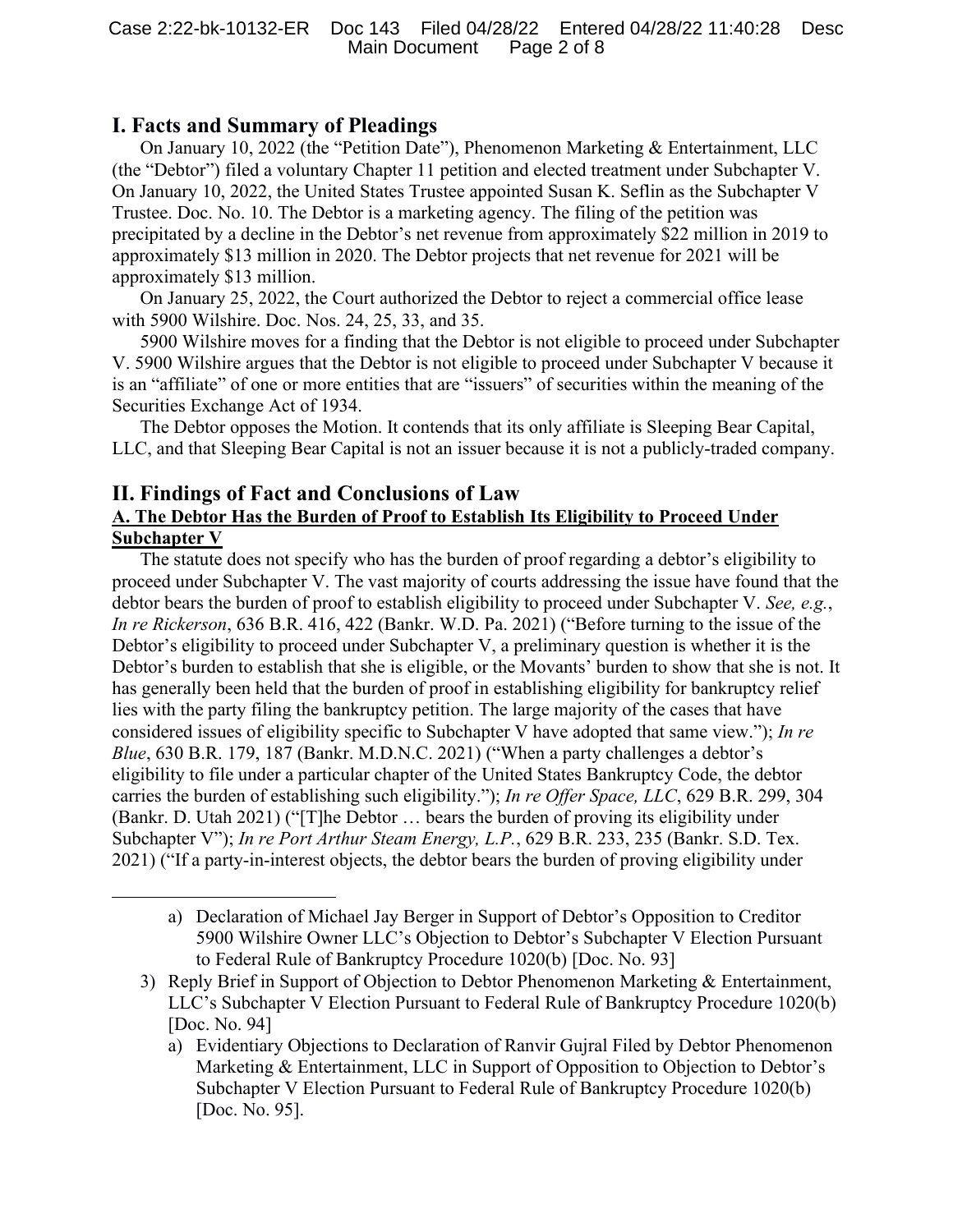Subchapter V."); *In re Sullivan*, 626 B.R. 326, 330 (Bankr. D. Colo. 2021) ("[T]he Debtor bears the burden to demonstrate satisfaction of the eligibility requirements for subchapter V.").

The Debtor cites *In re Body Transit, Inc.*, 613 B.R. 400, 409 (Bankr. E.D. Pa. 2020) for the proposition that 5900 Wilshire bears the burden of showing that the Debtor is ineligible to proceed under Subchapter V. *Body Transit* held that the creditor had the burden to prove that a debtor was ineligible to proceed under Subchapter V because the creditor was the *de facto*  moving party. *Body Transit,* 613 B.R. at 409 n. 15.

The Court declines to follow *Body Transit*, which is the minority approach. As explained by one court, Subchapter V offers many advantages to debtors that are unavailable in standard Chapter 11 cases:

[Subchapter V] has a more streamlined process, which translates into less administrative costs. For example, the Debtor does not have to submit a disclosure statement for court approval. It also eliminates some of the most difficult hurdles of chapter 11, like satisfaction of the absolute priority rule. Instead of wiping out the ownership interests in a small business, it merely requires a showing that the debtor is paying its projected disposable income over the life of the plan. But to be able to take advantage of these and other benefits, a debtor must satisfy subchapter V's eligibility requirements.

*In re Sullivan*, 626 B.R. 326, 330 (Bankr. D. Colo. 2021).

Consistent with the vast majority of courts that have addressed the issue, the Court finds it appropriate to place the burden of establishing eligibility for Subchapter V upon the debtor, not an objecting creditor. As noted, Subchapter V affords debtors substantial benefits. Certain of those benefits, such as the elimination of the absolute priority rule, inure to the detriment of creditors. In exchange for receiving these benefits, it is reasonable to require the debtor to prove that it is eligible to proceed under Subchapter V. In addition, allocation of the burden of proof to the debtor is consistent with cases finding that a debtor generally bears the burden of proving its eligibility to proceed under a particular chapter of the Bankruptcy Code. *See, e.g.*, *City of San Bernardino, Cal.*, 499 B.R. 776, 785 (Bankr. C.D. Cal. 2013) ("The chapter 9 petitioner has the burden to show that it is eligible to file under  $\S$  109(c).").

### **B. The Debtor Has Failed to Prove its Eligibility to Proceed Under Subchapter V**

Section 1182<sup>2</sup> governs Subchapter V eligibility. Section 1182(1)(B)(iii) provides that the "term 'debtor' does not include any debtor that is an affiliate of an issuer, as defined in section 3 of the Securities Exchange Act of 1934 (15 U.S.C. 78c)." Section 101(2)(A) defines an "affiliate" as an "entity that directly or indirectly owns, controls, or holds with power to vote, 20 percent or more of the outstanding voting securities of the debtor …." The Securities Exchange Act of 1934 (the "Exchange Act") defines an "issuer" as "any person who issues or proposes to

<sup>2</sup> Unless otherwise indicated, all "Civil Rule" references are to the Federal Rules of Civil Procedure, Rules 1–86; all "Bankruptcy Rule" references are to the Federal Rules of Bankruptcy Procedure, Rules 1001–9037; all "Evidence Rule" references are to the Federal Rules of Evidence, Rules 101–1103; all "LBR" references are to the Local Bankruptcy Rules of the United States Bankruptcy Court for the Central District of California, Rules 1001-1–9075-1; and all statutory references are to the Bankruptcy Code, 11 U.S.C. §§ 101–1532.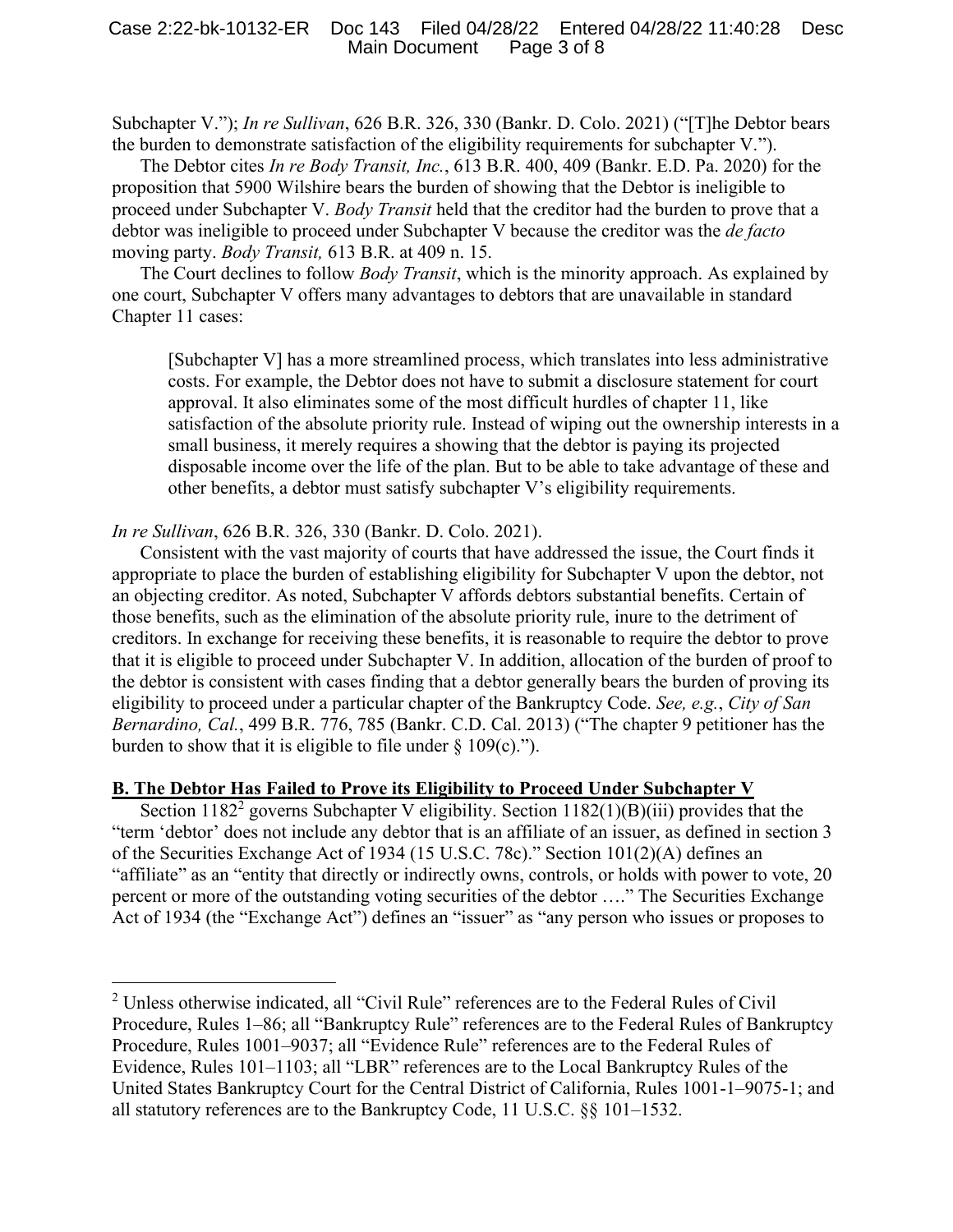issue any security." 15 U.S.C. § 78c(a)(8). The Exchange Act defines a "security" broadly to include, among other things, any "stock" or "investment contract." 15 U.S.C. § 78c(a)(10).

In a declaration submitted in support of the Debtor's motion to obtain post-petition financing, Ranvir Gujral ("Gujral"), the representative of the Debtor who signed the petition on the Debtor's behalf, has testified regarding the Debtor's ownership structure. *See* Declaration of Ranvir Gujral in Support of Debtor's Reply to 5900 Wilshire Owner LLC's Limited Objection to Debtor's Motion for Order Authorizing Post-Petition Financing [Doc. No. 72] (the "Gujral Declaration"). According to Gujral:

- 1) Phe.no LLC ("Phe.no") is the sole member of the Debtor. (Phe.no has also filed a voluntary Chapter 11 petition that is pending before the Court as Case No. 2:22-bk-10715-ER).
- 2) Phenomenon Holdings, LLC ("Holdings") is the sole member of Phe.no.
- 3) Holdings has a number of members, including the following members who hold more than 20% of the membership interests in Holdings:
	- a) Phenomenon Blocker LLC ("Blocker"), whose sole member is SBC Berggruen, LLC ("SBC Berggruen"); and
	- b) Phe.no Holdings Inc. ("Phe.no Inc."), which is majority owned by Krishnan Menon.
- 4) Sleeping Bear Capital LLC ("Sleeping Bear") is on the Board of Managers of Holdings. Gujral is the sole member of Sleeping Bear.

Gujral Declaration at ¶ 6.

Section 101(2)(A) defines an "affiliate" as an entity "that directly or indirectly owns, controls, or holds with power to vote, 20 percent or more of the outstanding voting securities of the debtor …." Phe.no owns 100% of the Debtor, and Holdings owns 100% of Phe.no. Therefore, under the plain language of the Bankruptcy Code, , both Phe.no and Holdings are "affiliates" of the Debtor.

In a declaration filed in opposition to the Motion, Gujral testifies that "[t]he only entity that has more than 20% of the Debtor's voting securities is Sleeping Bear Capital LLC, which is the only affiliate to the Debtor under the Bankruptcy Code as it relates to Debtor's Subchapter V eligibility." Doc. No. 90 at ¶ 14. Gujral does not attempt to reconcile this statement with his own testimony that Phe.no owns 100% of the Debtor and that Holdings owns 100% of Phe.no. Phe.no and Holdings are clearly "affiliates" of the Debtor under the definition set forth in  $\S$  101(2)(A). Gujral's conclusory assertion to the contrary does not change this fact.

Phe.no is a Delaware corporation. As such, by definition, Phe.no has stockholders, and therefore has either issued or is proposing to issue stock. Corporate stock qualifies as a "security" under the plain language of the Exchange Act. *Landreth Timber Co. v. Landreth*, 471 U.S. 681, 687 (1985). Consequently, Phe.no is an "issuer" under the Exchange Act.

Holdings is a limited liability company. A membership interest in a limited liability company constitutes a "security" under the Exchange Act if the membership interest is an "investment contract." *D.R. Mason Const. Co. v. GBOD, LLC*, 2018 WL 1306425, \*5 (S.D. Cal. 2018). An investment contract is "(1) an investment of money, (2) in a common enterprise, (3) with an expectation of profits produced by the efforts of others." *Salameh v. Tarsadia Hotel*, 726 F.3d 1124, 1130 (9th Cir. 2013).

The Debtor has failed to produce the operating agreement for Holdings. Because the Debtor has the burden of proof with respect to its eligibility to proceed under Subchapter V, its failure to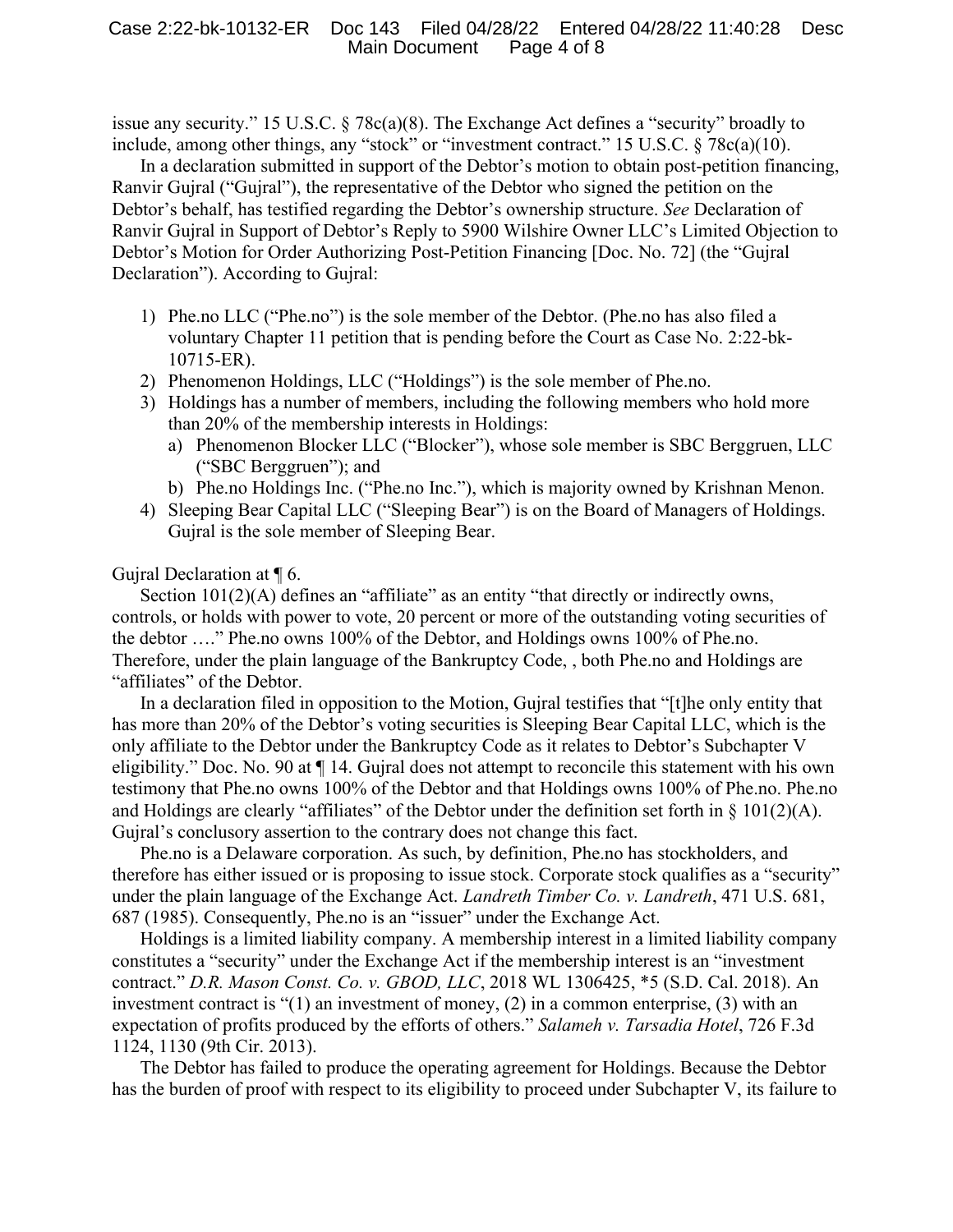produce the operating agreement for Holdings must be construed against it. Gujral has testified that Holdings has at least two members—Blocker and Phe.no—and that Holders is governed by a Board of Managers. Gujral Decl. at ¶ 6. Krishnan Menon, the Debtor's former president, has filed a proof of claim, in which he asserts that in 2019 he received "a substantial minority Class A membership interest in [Holdings]." Menon also claims to have invested an additional \$500,000 in a Class B membership interests in Holdings.

The Court finds that Menon's various membership interests in Holdings qualify as investment contracts, and therefore as securities under the Exchange Act. Menon would not have invested funds in Holdings had he not anticipated receiving a profit from the efforts of others. By virtue of the fact that it issued securities to Menon, Holdings is an "issuer" under the Exchange Act.

At least two of the Debtor's affiliates are "issuers" under the Exchange Act. As a result, the Debtor is not eligible to proceed under Subchapter V. It is worth emphasizing that there is a high likelihood that certain of the Debtor's other affiliates are also "issuers" under the Exchange Act. It is only because the Debtor has provided very limited disclosure with respect to its ownership structure that the Court cannot make a determination as to whether these other entities are also "issues."

The arguments advanced by the Debtor in support of its position that it is not an "affiliate" of any "issuer" are without merit. As noted, Gujral's testimony that Sleeping Bear is its only affiliate contradicts Gujral's testimony that the Debtor is 100% owned by Phe.no, which in turn is 100% owned by Holdings.

Proceeding upon the incorrect premise that Sleeping Bear it its only affiliate, the Debtor argues that Sleeping Bear is not an "issuer" because Sleeping Bear is not a publicly-traded company. Even if it were true that Sleeping Bear is the Debtor's only affiliate (which is not the case), there is no merit to the Debtor's assertion that Sleeping Bear is not an "issuer" because it is not publicly-traded. Under the Exchange Act, an "issuer" is defined as "any person who issues or proposes to issue any security." 15 U.S.C. § 78c(a)(8). The Exchange Act's definition of "security" is extremely broad, and is not limited to securities that trade on public exchanges:

The term "security" means any note, stock, treasury stock, security future, security-based swap, bond, debenture, certificate of interest or participation in any profit-sharing agreement or in any oil, gas, or other mineral royalty or lease, any collateral-trust certificate, preorganization certificate or subscription, transferable share, investment contract, voting-trust certificate, certificate of deposit for a security, any put, call, straddle, option, or privilege on any security, certificate of deposit, or group or index of securities (including any interest therein or based on the value thereof), or any put, call, straddle, option, or privilege entered into on a national securities exchange relating to foreign currency, or in general, any instrument commonly known as a "security"; or any certificate of interest or participation in, temporary or interim certificate for, receipt for, or warrant or right to subscribe to or purchase, any of the foregoing; but shall not include currency or any note, draft, bill of exchange, or banker's acceptance which has a maturity at the time of issuance of not exceeding nine months, exclusive of days of grace, or any renewal thereof the maturity of which is likewise limited.

15 U.S.C. § 78c(a)(10).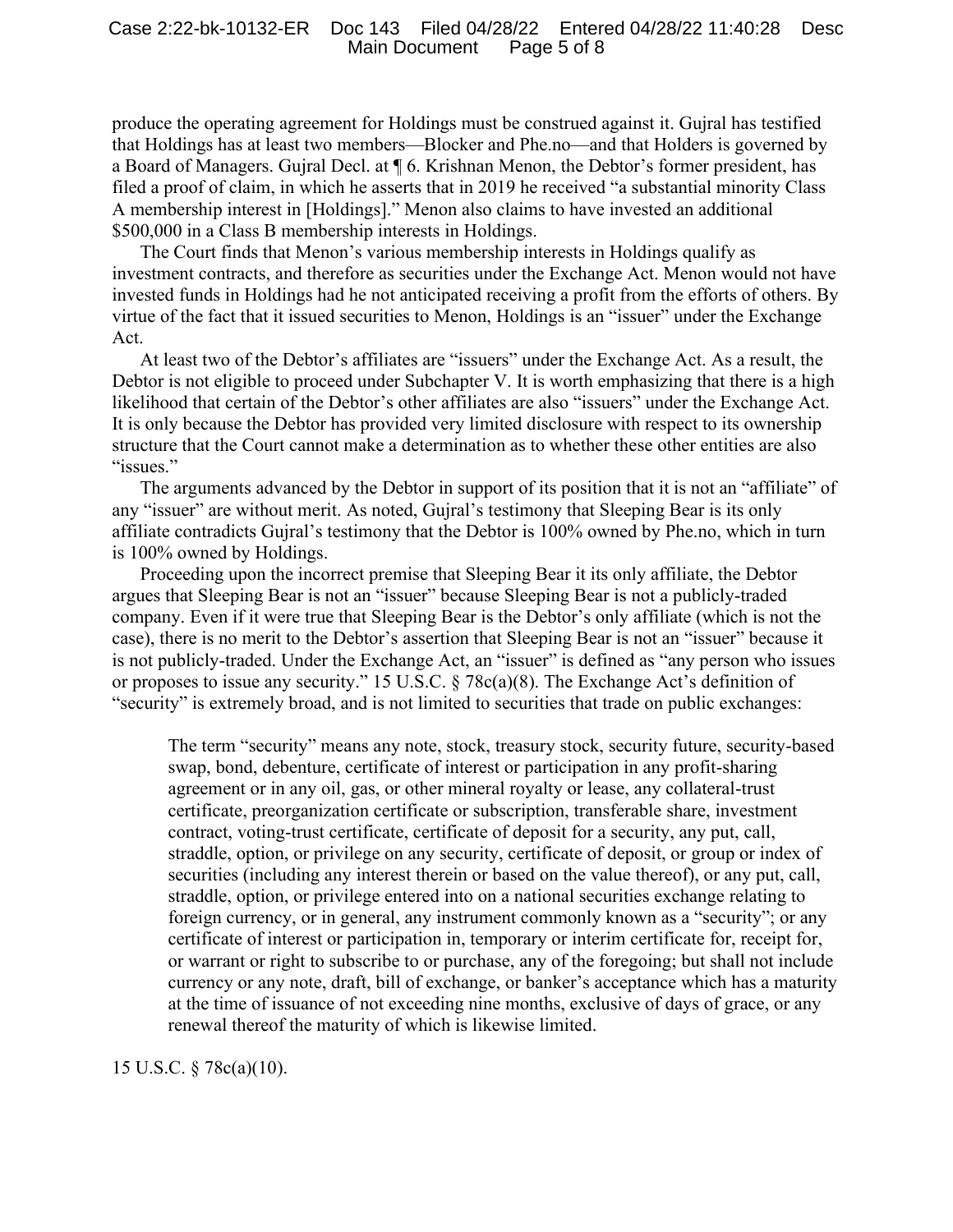Therefore, an entity can still qualify as an "issuer" even if the securities that it issues are not publicly listed.

Although the Debtor's limited disclosure prevents the Court from determining whether Sleeping Bear is an issuer, it is worth emphasizing that there is a high probability that Sleeping Bear is an issuer. At the  $\S 341(a)$  meeting of creditors, Gujral testified that "Sleeping Bear" Capital's objective is to make investments … and then ultimately create value … and effectively make money ... for ourselves and our limited partners ...." It is difficult to fathom how an entity such as Sleeping Bear could operate without having issued securities within the meaning of the Exchange Act. Ultimately, whether Sleeping Bear is an issuer is immaterial given that the Debtor is an affiliate of Phe.no and Holdings, two entities that clearly are issuers.

Some commentators have argued that Congress intended to exclude only affiliates of publicly-traded companies from eligibility for relief under Subchapter V, and that the broader exclusion contained in § 1182(1) is the result of a drafting error. A recent article in the *American Bankruptcy Institute Journal* sets forth this argument:

Given the expansive definition of an "issuer" in the Exchange Act, the amended CARES Act language, as drafted, now facially excludes debtors from qualifying for subchapter V simply by virtue of being an affiliate of an "issuer" of a security, even if such issuer is not a public company. As a result, practitioners face a daunting challenge of having to convince a bankruptcy court that their otherwise-qualified debtor should be eligible to file under subchapter V even though one of its major, nonpublic shareholders technically qualifies as an "issuer." Conforming the limitation of small-business-debtor eligibility in  $\S 1182(1)(B)(iii)$  with respect to an affiliate to match the limitation contained in  $\S 1182(1)(B)(ii)$  with respect to the debtor itself would eliminate the uncertainties created by the usage of the term "issuer" and provide clarity to practitioners and the courts, while simultaneously furthering the original congressional intent of the SBRA to exclude public companies or their affiliates from qualifying for subchapter V….

To alleviate the unintended complexities and potential over-exclusion of debtors from subchapter V eligibility created by usage of the term "issuer," Congress should amend § 1182(1)(B)(iii) to read "any debtor that is an affiliate subject to the reporting requirements under section 13 or 15(d) of the Exchange Act of 1934 (15 U.S.C. 78m, 78o(d))."

Mark T. Power et. al., *Not So Technical: A Flaw in the Cares Act's Correction to "Small Business Debtor,"* Am. Bankr. Inst. J., February 2022, at 32, 32 and 45.

"[W]hen the statute's language is plain, the sole function of the courts—at least where the disposition required by the text is not absurd—is to enforce it according to its terms." *Hartford Underwriters Ins. Co. v. Union Planters Bank, N.A.*, 530 U.S. 1, 6, 120 S. Ct. 1942, 1947, 147 L. Ed. 2d 1 (2000) (internal citations and quotation marks omitted). The plain language of the statute may be disregarded only where its application "would lead to 'patently absurd consequences' that 'Congress could not *possibly* have intended.'" *Pub. Citizen v. U.S. Dep't of Just.*, 491 U.S. 440, 470, 109 S. Ct. 2558, 2575, 105 L. Ed. 2d 377 (1989) (Kennedy, J., concurring) (internal citations omitted); *see also Exxon Mobil Corp. v. Allapattah Servs., Inc.*, 545 U.S. 546, 565, 125 S. Ct. 2611, 2624, 162 L. Ed. 2d 502 (2005) (stating that where an omission from a statute is "odd" but "not absurd," it "is up to Congress rather than the courts to fix it").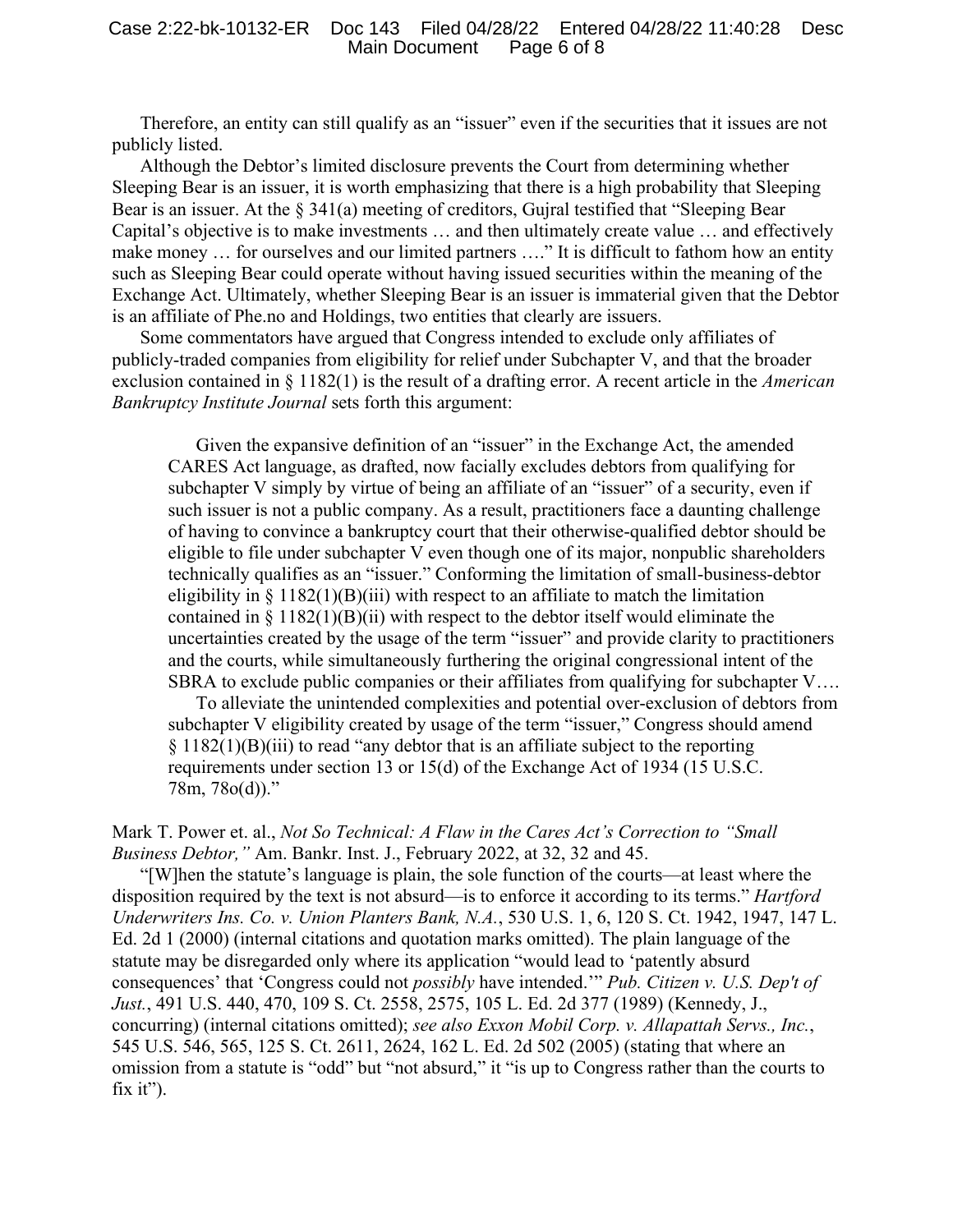#### Case 2:22-bk-10132-ER Doc 143 Filed 04/28/22 Entered 04/28/22 11:40:28 Desc Main Document Page 7 of 8

The exclusion from Subchapter V eligibility of a debtor who is an affiliate of any type of issuer—as opposed to the exclusion of only those debtors who are affiliates of issuers that are also publicly-traded companies—is not absurd. SBRA was enacted to ensure "that when momand-pop businesses fall on hard times, they have a chance to recover and be successful." *In re Progressive Sols., Inc.*, 615 B.R. 894, 898 (Bankr. C.D. Cal. 2020) (quoting remarks made by Sen. Amy Klobuchar). Congress could have intended that businesses, such as the Debtor here, that are only one component of a more complex corporate structure are not the type of "momand-pop" small businesses that should be entitled to take advantage of Subchapter V's streamlined procedures. Here, the Debtor is directly and indirectly owned and/or controlled by a variety of sophisticated investment entities, including without limitation Sleeping Bear (which describes itself as a "founder-first private equity firm that invests in business unit spinouts and venture-backed technology"),<sup>3</sup> SBC Berggruen (which states that it has "made well over 100 investments using … proprietary capital" that "range from modest commitments" to a "multimillion dollar single transaction"), $4$  and Phe.no. Excluding an entity with this type of sophisticated ownership structure from eligibility under Subchapter V is far from absurd. To the extent that Congress did intend entities such as the Debtor to benefit from Subchapter V, it is the role of Congress, not this Court, to amend the statute accordingly.

## **C. The Sunsetting of Amendments to the SBRA Made by the CARES Act Does Not Affect the Debtor's Eligibility to Proceed Under Subchapter V**

At the hearing, the Debtor noted that certain changes made to the Bankruptcy Code by the Coronavirus Aid, Relief, and Economic Security Act (the "CARES Act") (Public Law 116-136, 134 Stat. 281) had sunsetted on March 27, 2022. The Debtor requested the opportunity to provide further briefing with respect to the effect of these changes on the Debtor's eligibility to proceed under Subchapter V. Specifically, the Debtor postulated that the sunsetting of the modifications made by the CARES Act to  $\S$  1182's definition of "debtor" may have removed the restriction on the eligibility of debtors who are affiliates of issuers to proceed under Subchapter V.

The Court questions whether changes to the Bankruptcy Code that became effective subsequent to the Petition Date could retroactively modify the Debtor's eligibility to proceed under Subchapter V. However, the Court need not decide this issue, because even if the changes to § 1182 resulting from the sunsetting of the CARES Act could be applied retroactively, those changes would not make the Debtor eligible for Subchapter V.

The CARES Act temporarily amended the definition of "debtor" set forth in § 1182(1). The primary purpose of this temporary amendment was to increase the Subchapter V debt limit from \$2,725,625 to \$7,500,000. The language of the temporarily-amended  $\S 1182(1)(B)$  is identical to the language of  $\S$  101(51B).

Bankruptcy Judge Paul W. Bonapfel explains the changes made by the CARES Act amendment as follows (emphasis added):

The effect of the CARES Act is that until March 27, 2022, new (and amended) § 1182(1) states the definition of a debtor eligible to be a sub V debtor. After that, revised

<sup>&</sup>lt;sup>3</sup> Greger Decl. [Doc. No. 74] at  $\P$  5 and Ex. 4 (printout from Sleeping Bear's website).

 $4$  *Id.* at  $\P$  7 and Ex. 5 (printout from SBC Berggruen's website).